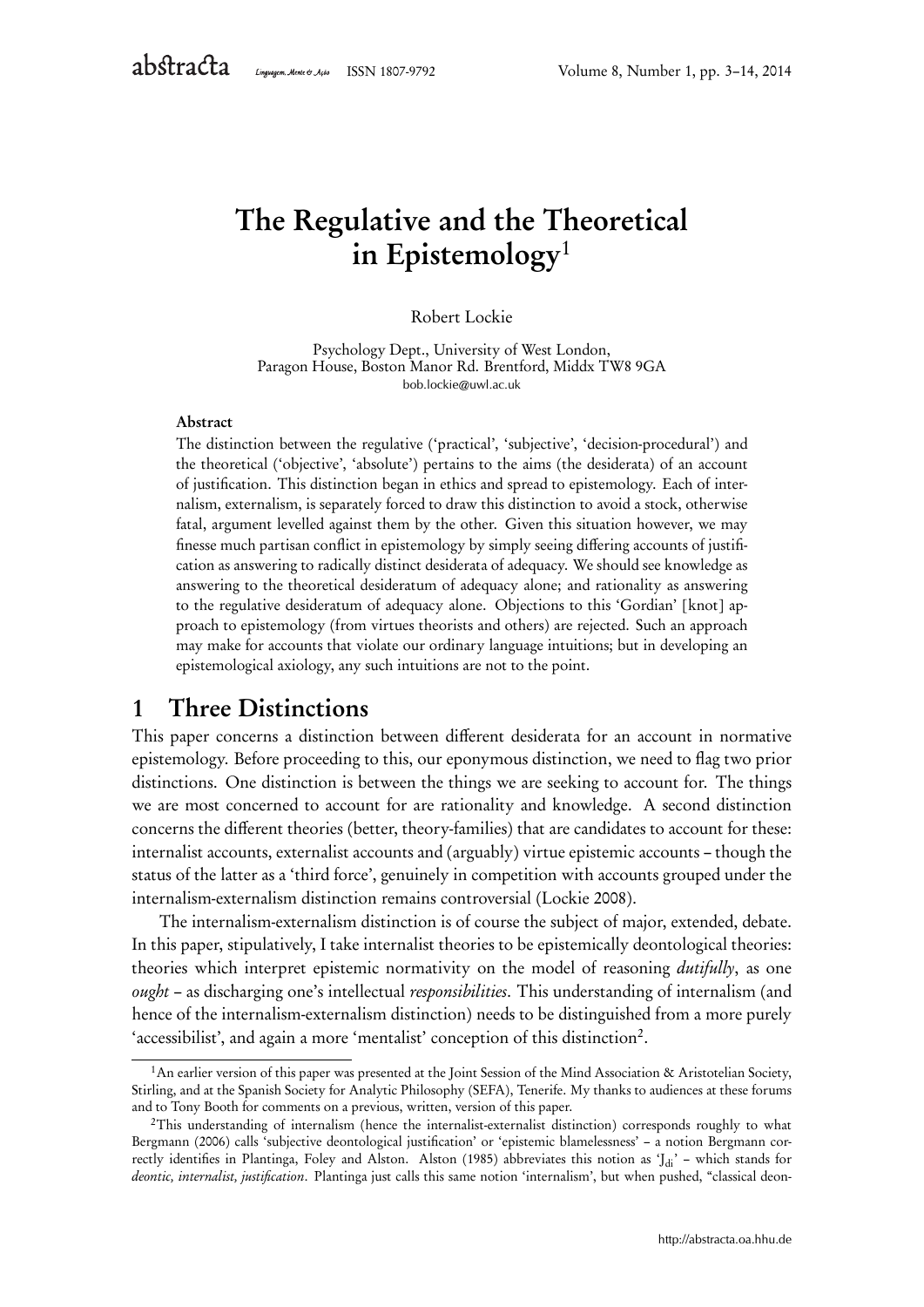This paper concerns a third distinction found in normative epistemology – between the regulative and the theoretical. This distinction has been well articulated over the years; yet a contention of this paper is that its significance is still not fully appreciated. It is powerfully similar – arguably identical – to a distinction drawn in ethics. We uncover this third distinction via a consideration of the arguments levelled by internalists (deontologists) against externalists (consequentialists) and vice versa. Of course the protagonists in these debates see them as being directed towards establishing which of internalism, externalism, is the true theory of knowledge or rationality; however, for us, uncovering these arguments will be in the service of another end.

# 2 Why Internalists and Deontologists draw this Third Distinction: The Epistemic Poverty Objection<sup>3</sup>

The deontic conception of internalism (henceforth and throughout: just 'internalism') involves the idea of *cognitive accessibility*, of *epistemic deontology*, and of these being connected via an 'ought' implies 'can' principle<sup>4</sup>. These may be used to create a problem for internalism. I may have done all I can epistemically, dutifully discharging my intellectual obligations to the limit of my abilities. Still, I may be desperately far removed from either the truth or an objectively truth-conducive basis for my belief. A classic source for this objection would be Alston (1985). Alston gives examples of dutiful but helplessly flawed cognizers, examples typical of many in the externalist literature: A tribesman may have been brought up to accept the traditions of his tribe as authoritative, and never have seen anything to call these traditions (of inquiry, etc.) into question. A person may be intellectually honest and diligent, but just rather dim; or not dim especially, but highly impressionable. A person may lack an education, being vulnerable to all kinds of unfounded hearsay and superstition as a result. In general, one may have discharged one's epistemic duties as responsibly as one is able, but still (blamelessly) be holding one's beliefs on profoundly inadequate grounds. Thus, it is argued, the deontic conception of internalism is an inadequate basis for epistemology.

This 'epistemic poverty' objection originated as an argument against ethical deontology. In both ethics and epistemology it has a stock response. This is to draw a distinction between objective and subjective duty<sup>5</sup>. One is culpable, blameworthy, irresponsible, should one fail to discharge one's subjective duty (doing what one has reason to believe will bring about the Right); one is not blameworthy, irresponsible, merely in virtue of failing to discharge one's objective duty (actually maximising the Good) – which failure may be quite out of one's hands. Owens (2000) notes this distinction in Sidgwick (c.f. 1907: 413). Plantinga

tological internalism" – and deprecates those pure accessibilist internalists who depart from what he (an externalist) nevertheless identifies as its "deep integrity" (Plantinga 1993: 28). I would endorse the account found in the first chapter of Plantinga (1993) as still the best single overview of this conception of the internalism-externalism distinction, and as glossing the understanding of these terms that I am operating with. For the understanding of the virtues position that is operative in this paper see Lockie 2008.

<sup>&</sup>lt;sup>3</sup>The phrase 'epistemic poverty' is owed to Bonjour (2003: 176).

<sup>4</sup>The principle that 'ought' implies 'can' is in no sense proprietary to internalism; at least as great reliance is placed on it by most externalists, who argue by contraposition that since our levels of control, access, and freedom are greatly less than would be required for us to be held responsible for our beliefs, we must therefore abandon any conception of epistemic value which sees this as the discharge of intellectual duties (e. g. the 'doxastic voluntarism' debates). There are those who reject 'ought' implies 'can' in epistemology (for example, Ryan (2003), Bergmann (2006), Hieronymi (2008) and Owens (2000)) but these exceptions are not common.

<sup>&</sup>lt;sup>5</sup>Objective and subjective *duty* because we are here dealing with a response to an objection to ethical / epistemic deontology; shortly we will generalise this response to a distinction between the subjective and objective without any restriction to duties. I note this because there are clear problems with a (strong) notion of *objective* duty – at least for one who embraces 'ought' implies 'can' and seeks after more than just an account of the Good.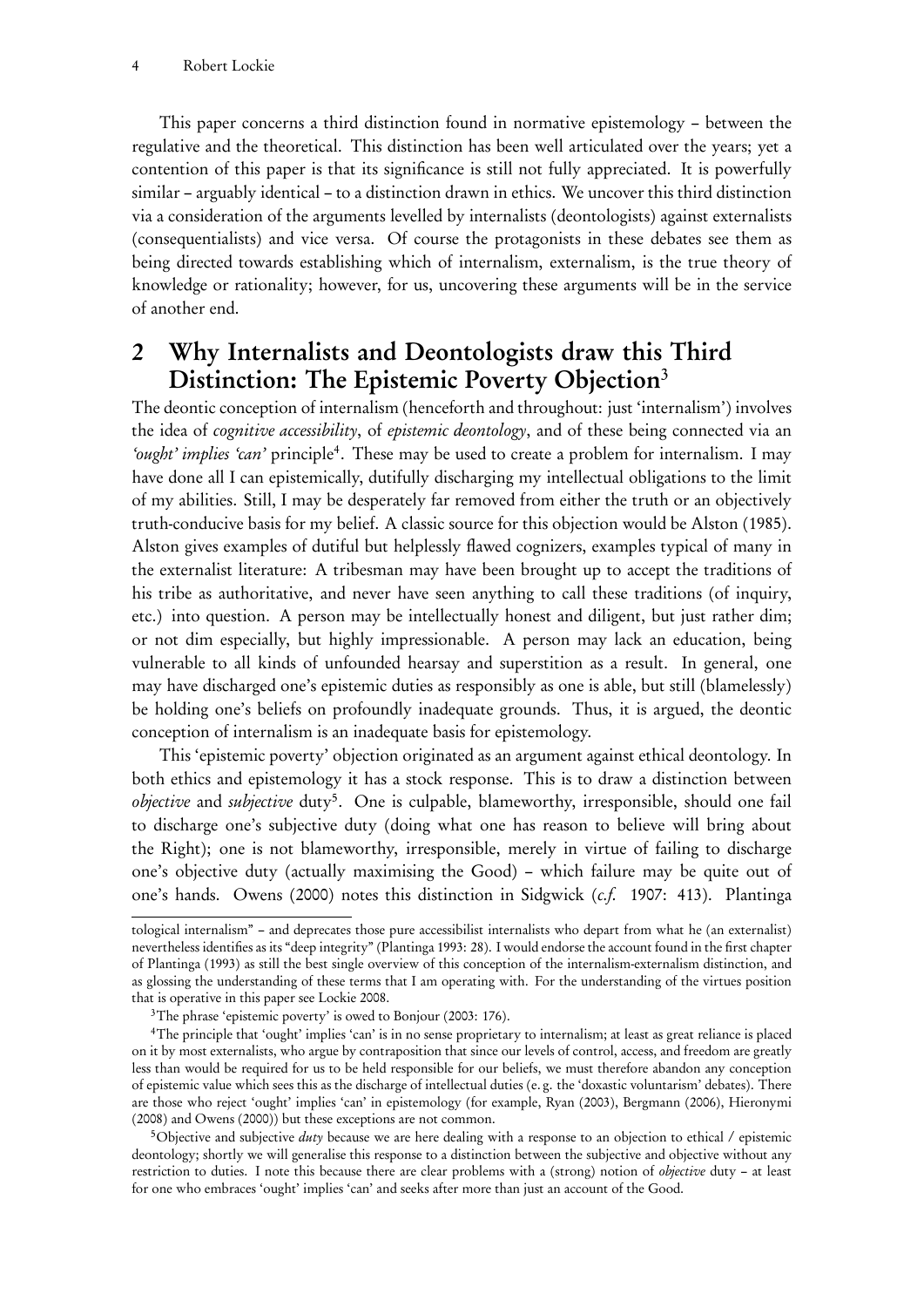(1993) credits his version of this distinction to Aquinas; though a more immediate source might well be Chisholm (1957) who draws the same distinction using the terms 'practical' for subjective and 'absolute' for *objective* – himself crediting Richard Price. To escape the epistemic poverty objection, deontic, oughts-based justification must be restricted in its application to the subjective, practical realm. There is another, objective, absolute, sense of being justified for which the discharge of duty, the fulfilment of obligations, be we ever so diligent, is not guaranteed to satisfy. Consider, in light of this, a claim such as the following:

I shall assume that only *right* epistemic rules make a difference to genuine justifiedness. This point should be equally acceptable to both internalism and externalism (Goldman 2009: 5-6).

This point will be "equally acceptable to both internalism and externalism" only should it be read by each under a different interpretation of "right epistemic rule". For the internalist, this means *subjectively* right; for the externalist, *objectively* right<sup>6</sup>. Argument at cross purposes beckons if we do not keep this in mind.

# 3 Why Externalists and Consequentialists draw this Third Distinction: The DDP Objection

In ethics there are a set of stock objections to consequentialist theories – e. g. Act Utilitarianism – and in turn a stock response to this set of objections (to draw the regulative-theoretical distinction). The objection and associated response carried over into epistemology. Brink (1986) called this family of objections in ethics generally, the objection from the 'personal point of view'. There are several such objections that do not concern us; but a version which does – found in each of Bales (1971), Brink (1986), Smith (1988) and passim in the literature – is as follows: Working through the act-utilitarian (or other) consequences of even a simple choice of action is likely to be a highly involved matter. Bring other choices into the equation, factor in a diachronic time-scale, incorporate a need to take on new information in real time, and the matter becomes massively more involved. The process of calculating these consequences – to even a modest level of surety – takes time. Frequently, for the agent to embark on the process of calculating the consequences of a course of action, will itself be to choose one way or other *how* to act (and often, to choose wrongly)<sup>7</sup>.

This objection to consequentialism in ethics carried over directly into epistemology, where it was levelled by internalists against externalism. One traditional ambition of epistemology

<sup>6</sup>Goldman subsequently considers the application of his interpretation of this principle to a specimen "rightness criterion" from the internalist camp – and he chooses as his specimen Richard Foley. He objects that the subjectivism of a 'Foley Rationality' approach "makes Foley's approach ill suited to the objectivist, nonrelativistic spirit of our entire framework" (Goldman 2009: 28). But this section has argued such a subjectivism is and must be a feature of any deontically internalist account. What then becomes of Goldman's claim that "this point should be equally acceptable to both internalism and externalism"? Against an internalist of Foley's stamp, I'd suggest this comes worryingly close to begging the question.

<sup>7</sup>Pettit & Brennan (1986) refer to this state of affairs in ethics as one in which the consequentialist conception of the Good is 'calculatingly elusive' or (more strongly) 'calculatingly vulnerable'. A common response to this objection (in its many forms) is to look for auxiliary rules – 'rules of thumb' – perhaps (Smith 1988) the rule to work from expected utility, or perhaps obedience to the rules of common morality. We will not discuss these responses here; noting however, that whatever may be said in favour of such approaches on their own terms, there is reason to doubt they will be adequate as responses to this objection. Two objections that are well discussed in the literature are firstly, that an expected consequentialism is precisely not a form of consequentialism. A 'bounded' restriction of the agent's justificatory status to expected consequences is motivated by an 'ought' implies 'can' deontic limit on the grounds for normative appraisal – c.f. Clifford's (1947: #1) judgement on his ship owner: whether a given decision is justified is decided before the consequences are in. Secondly, as regards auxiliary rules/rules of thumb: the objection is made that these lead to regress (Bales 1971, Brink 1986, Smith 1988, Goldman 1980).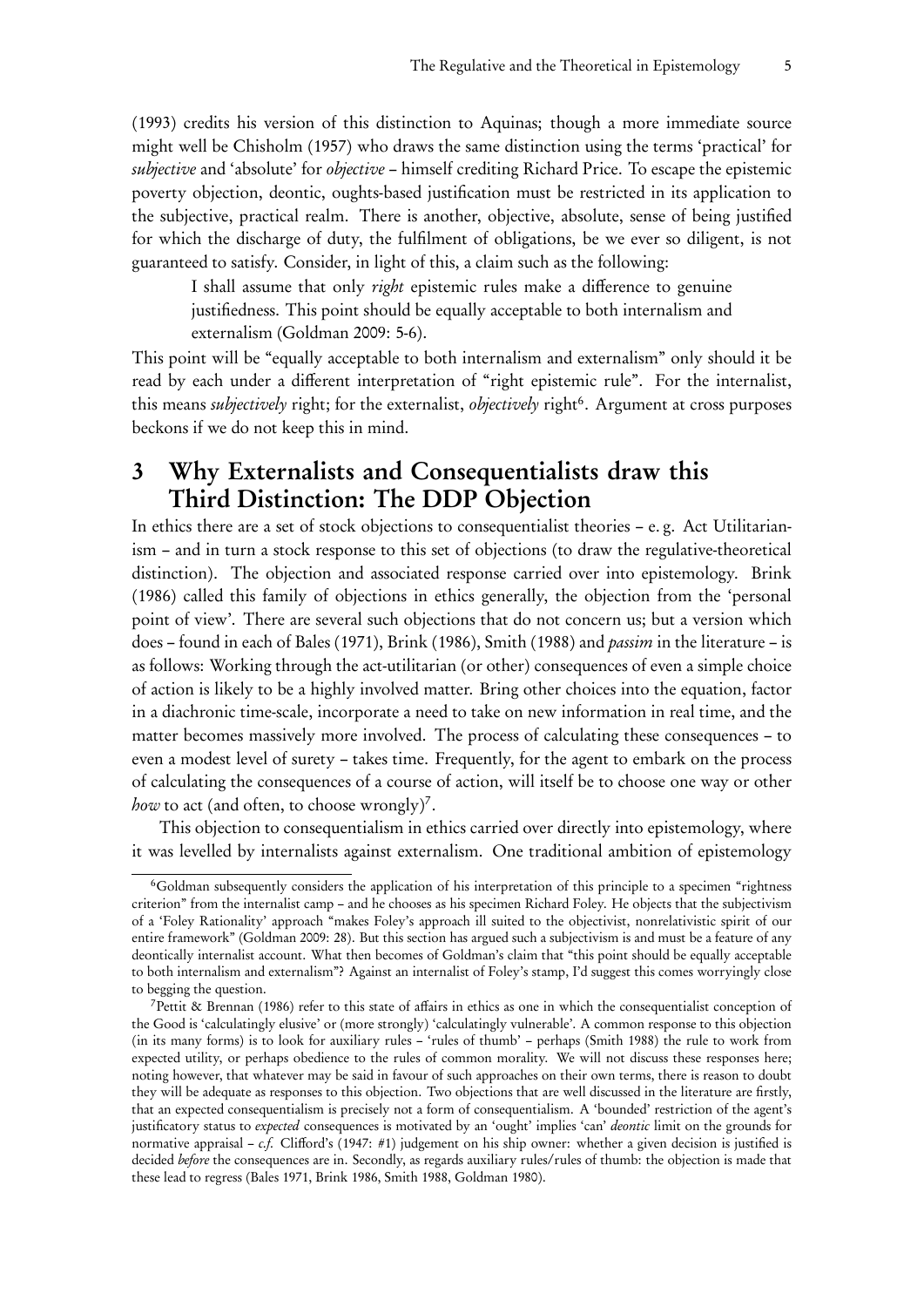is to offer the agent "rules for the direction of the mind"; that is (whether actually rules-based or not) an epistemology that can offer guidance in cases where the agent is undecided and facing a doxastic choice. But for an account to be able to offer me practical help in cases of judgement under uncertainty, it is necessary for it to restrict itself to resources – a justificatory ground – which may be available to me in that epistemic dilemma, with those limited resources (processing/capacity limitations, time constraints to reach decision, restricted knowledge-base, etc.) Decision-making requires me to have access to my justifiers. Goldman (1980) referred to this as the aspiration that epistemology should offer the agent, facing a decision, a 'doxastic decision procedure' (DDP) – where this latter is a dummy for whatever set of rules for guidance (whether actually rules-based or not) the epistemologist's theory finally divulges. But the objective, truth-directed nature of an externalist theory in epistemology is not guaranteed to give the undecided agent access to any such DDP. In the language of the psychologists, such theories may yield accounts of justified cognition that are *computationally intractable* hence unusable for the purpose of guidance under uncertainty. So, relative to this ambition, externalism is a failure.

### A digression: DDP objections to internalism

Goldman (1980) made a tu quoque response to the DDP objection – namely, that it applies no less to many varieties of internalism. His point is well taken as far as it goes: many supposedly internalist theories are indeed too complex and defeasible for an agent to have access to their criterion of epistemic success. Indeed, this may serve as a criticism of certain (e. g. 'mentalist'<sup>8</sup> , or highly complex introspectionist-foundationalist<sup>9</sup>) conceptions of internalism. But not all species of internalism are like this. On a deontic conception of internalism together with a commitment to 'ought' implies 'can', one may start with the powers of the agent and delimit one's account of their epistemic requirements accordingly. This 'bounded' (accessibilist) notion of epistemic justification leads to accounts of epistemic justification<sup>10</sup> that are not vulnerable to the DDP objection.

#### The main response: regulative vs theoretical

The classic response by externalists and consequentialists to the DDP objection again involves making a dichotomous distinction as to the aims of an epistemic (/ethical) theory. The terminology of this distinction varies, though in ways which carry some useful semantic pointers as to the underlying differences between its two terms. In what follows I use the terms regulative and theoretical. A list of cognate terms, with sources, is provided in Table 1.

Externalists / consequentialists are criticised by their opponents for offering epistemic (/ethical) theories that may not be usable by an agent, facing a decision, to regulate thought. Their response is simply to note that this regulative (decision-making, action-guiding) ambition is not a desideratum of their kind of account. Rather, in the case of epistemology, the externalist seeks only to specify when a belief, or a belief-making-process, or a course of cognitive conduct is justified objectively (say, in terms of truth-maximisation or error-avoidance) $^{\rm 11}.$ 

<sup>8</sup>This is a familiar objection to 'mentalist' conceptions of internalism (e. g. Conee and Feldman 2001). Simply put: even exclusively mental justifiers may still be massively inaccessible.

<sup>9</sup> If you doubt this, just re-read Chisholm's (1989) across various editions.

 $10A$  paradigm of such an account in normative epistemology would be Richard Foley – e.g. (1993). In the economics and psychology literature this becomes the notion of 'bounded rationality'.

<sup>11</sup>I shall use this family of contrast terms strictly as explicated here, and have myself been confused by other authors' unexplicated usages. Note that this distinction is not to be assimilated to Sosa's *animal vs reflective* knowledge – an orthogonal distinction that it precedes by many decades. Goldman's 'strong vs weak' justification is clearly somewhere in the vicinity of our distinction (though Goldman (1988: F.N 1) distinguishes that distinction from this). However, I consider the 'strong vs weak' distinction to be confusing and ill formed, accompanied as it is by stipulative and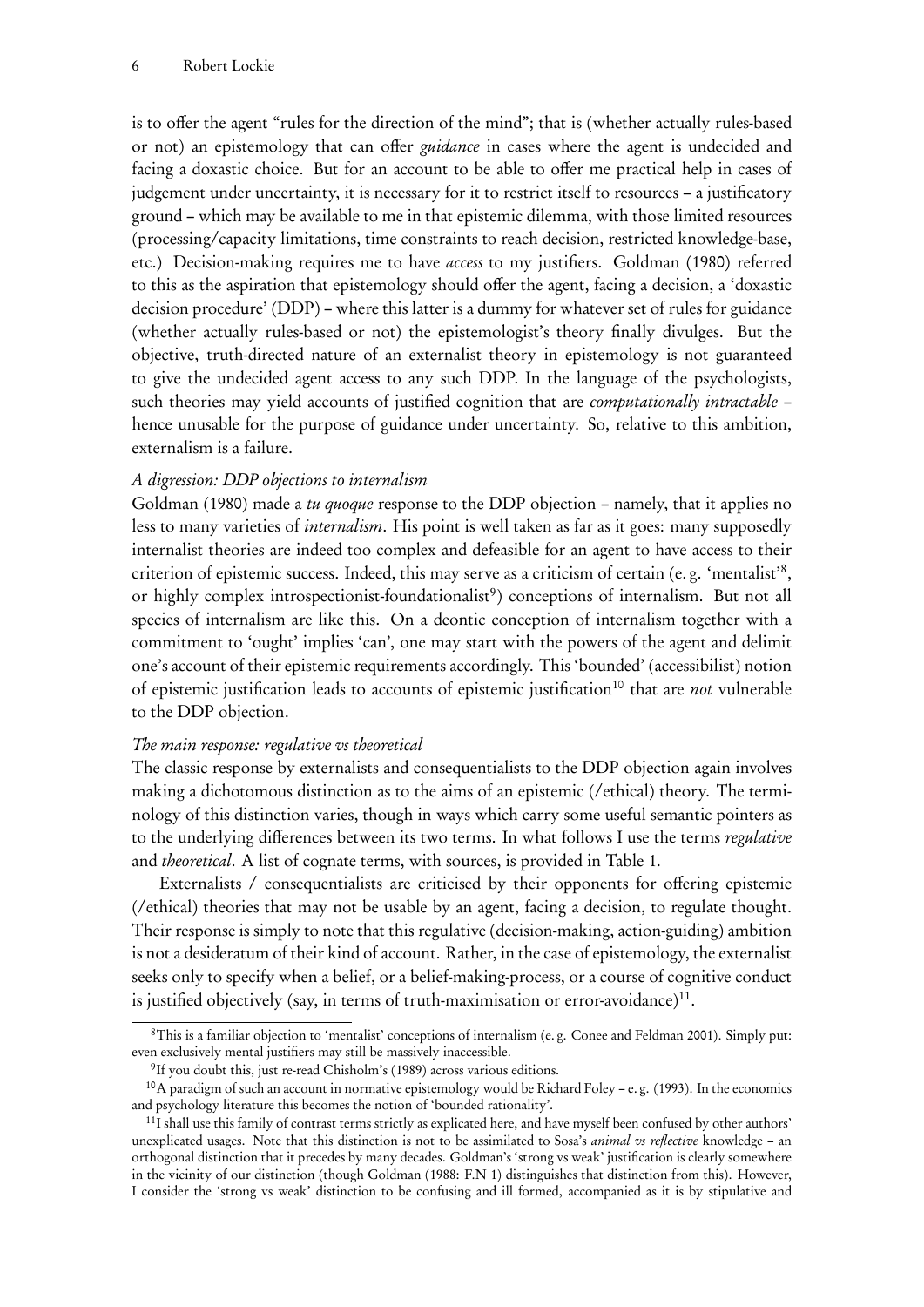| Regulative                            | Non-Regulative                            | Goldman (1985) after<br>H.M. Smith               |
|---------------------------------------|-------------------------------------------|--------------------------------------------------|
| Doxastic Decision<br>Procedure        | Theoretical                               | Goldman (1980)                                   |
| Regulative                            | Theoretical                               | Goldman (1980)                                   |
| Practical Right<br>[Practical Virtue] | Absolute Right<br>[Absolute Virtue]       | Chisholm (1957)<br>[after Richard Price]         |
| Practical                             | Theoretical                               | H.M. Smith (1988)                                |
| <b>Decision Procedure</b>             | Right-Maker,                              | Bales (1971)                                     |
| <b>Decision Procedure</b>             | Criterion of rightness<br>(Sidgwick 1907) | Brink (1986)                                     |
| Motive                                | Standard                                  | Sidgwick (1907)                                  |
| Subjective                            | Objective                                 | Alston (1985), Plantinga<br>(1993) after Aquinas |

Table 1: Terms used to draw this distinction

## 4 Two Motivations but one Distinction

Each of internalism, externalism, levels a standard objection against the other. Each must draw a distinction to escape the objection to their position. Each draws this distinction in terms of the desiderata of their theory, what their theory aims to account for – and what instead it surrenders, what it acknowledges to be no part of its aim. And each does this by explicitly borrowing both objection and distinction from an already developed body of argument in ethics.

Externalist theories identify a very central aspect of what one expects of an epistemic theory: their different, proprietary, ways of marking a connection with the truth, their *objectivity*. Minimally, this connection with the truth is represented by the idea of truth as a necessary condition on knowledge; though, of course, conventional externalist theories tend to go far beyond this in their different (reliable, counterfactual, etc.) accounts of warrant. These wide variations of detail do not affect the point: that one cannot mark the objectivity, factuality, that such accounts base their epistemic success term upon – their emphasis on what is actually truth conducive (or error avoiding) in cognition – without losing any necessary connection with accessibility. Making epistemic normativity *essentially* objective means that it can be at best only contingently accessible. For the world is as it is, and we are as we are, and as fallible beings with widely differing epistemic resources, our ability to achieve a given objective epistemic status will be tenuous and uncertain. The potential inaccessibility characteristic of externalist theories is then not a definitional primitive, but a derived consequence of their objectivity – however this latter be construed, even if it be no more than the attainment of truth, much less if it be something more.

Internalist theories also identify a very central aspect of what one expects of an epistemic theory: their different, proprietary, ways of marking a connection with the subject, their help to the subject as a guide, their directiveness – of the subject's cognitive conduct, of thought. Internalist theories' restrictions on only accepting a justificatory ground that may be accessible

unmotivated entailment claims (e. g. that 'strong' entails 'weak' – Goldman 1988: 56); claims which represent what I have (below) entitled 'halo effects'. There is a double dissociation between the internal and the external success notions in epistemology. Any terminology which obscures the radical nature of that double dissociation is to be regretted.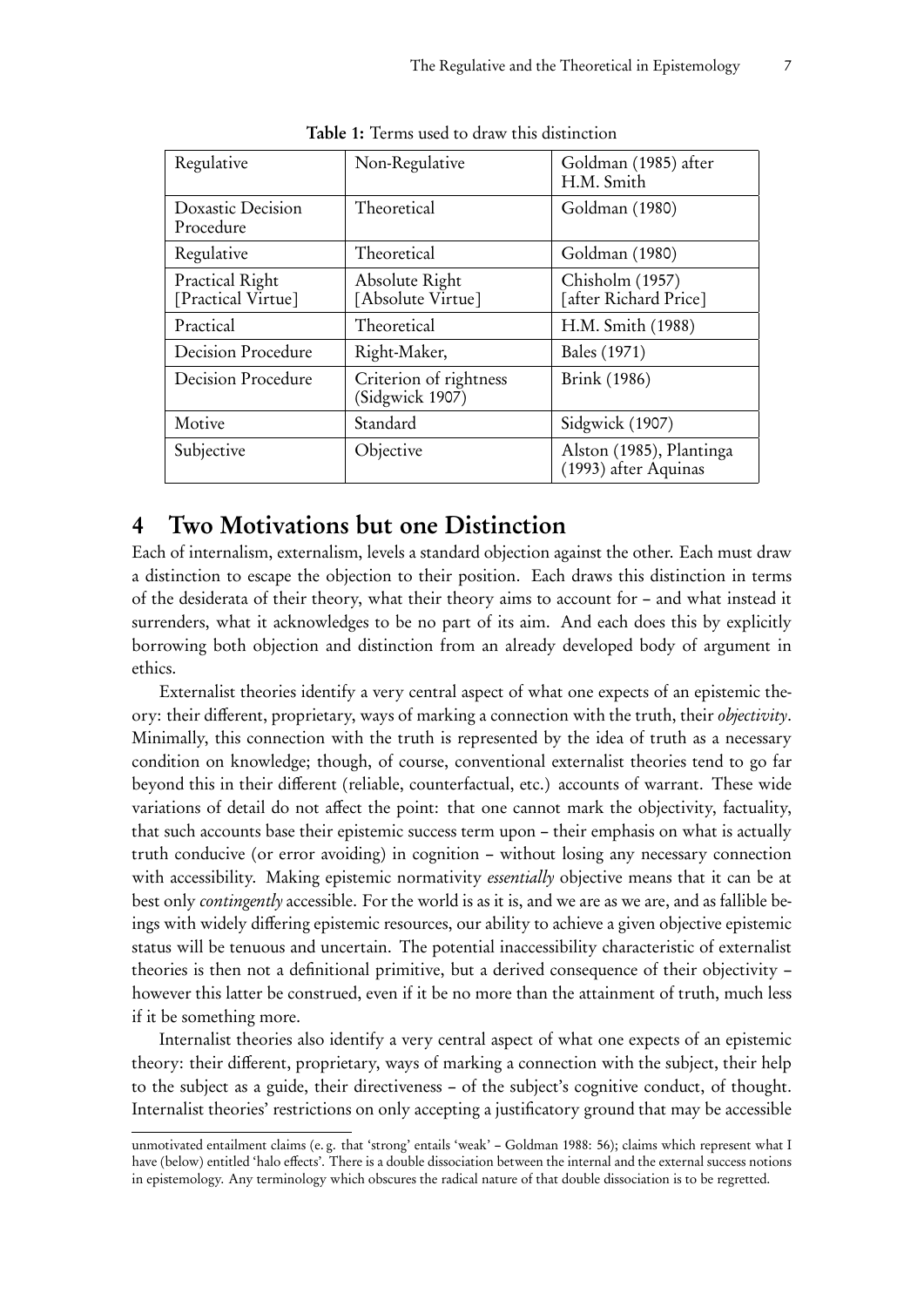to the agent is also then best seen not as a definitional primitive, being rather derived from the desideratum of satisfying this regulative, directive, aim: of satisfying it not accidentally but essentially. To be necessarily capable of directing cognitive conduct – of providing "rules for the direction of the mind" – a theory must be accessible, it must not go beyond the resources of the epistemic agent: resources within the compass of his intellectual abilities, or at least his 'Zone of Proximal Development' (Vygotsky 1978, Plato 1992: 197c-d, the Theaetetan aviary example)<sup>12</sup>.

The two families of theory, internalism and externalism, have then, as an outcome of their conflict, each been forced to draw the same distinction: a distinction between two separate desiderata of adequacy. Under severe pressure from the other's arguments, each has been forced to abandon any pretensions to satisfy one arm of that distinction – to meet one desideratum of adequacy. Between them, they account for both desiderata, separately, they each account for one alone.

# 5 Irenic Resolution or Gordian [Knot] Threat?

What is not often noticed is that this task-separation at once offers us both the promise of an irenic resolution of some tangled traditional disputes in epistemology and the threat that any such resolution may be Gordian in nature. We may see as irenic a solution that promises a simple division of labour in epistemology (and ethics). Many erstwhile disputes are then not so much solved as dissolved. Internalist accounts alone offer us the resources to satisfy the regulative desideratum; yet must disavow any claim to satisfy the theoretical desideratum. This surely leaves such accounts uniquely well-suited to offer us our position on rationality. And externalist accounts alone offer us the resources to satisfy the theoretical desideratum; yet must disavow any claim to satisfy the regulative desideratum. This surely leaves such accounts uniquely well-suited to offer us our position on knowledge. The fact remains, however, that a number of knotty problems will have been severed rather than untied. For we will end up with an account of knowledge which openly flouts paying even lip service to the regulative desideratum of adequacy; and an account of rationality which openly flouts paying even lip service to the theoretical desideratum of adequacy. We have seen that there are powerful motivations to go down this route; but were we to do so, could we abide the destination we would find ourselves?

## 5.1 Objections to the Gordian Threat: The Virtues Objection

Virtues theorists in both ethics (Aristotle 2000) and epistemology (Zagzebski 1996) are wont to claim that we have achieved our epistemic end (most commonly knowledge) or our ethical end (sometimes the Good, sometimes the Right) just in case we have maximised satisfaction of both desiderata: Theoretical and Regulative. They will deny that we have achieved our success state should only one desideratum be satisfied; thus they will deny that drawing this third distinction renders otiose (solves or dissolves) any or many of the perennial disputes found in normative epistemology.

## Response: Stipulative

As I have argued at length in Lockie 2008, this objection is merely stipulative. We, all of us (pro or anti virtues-theory) can and do recognise these two desiderata; and may identify in any given case whether this or that desideratum has separately been satisfied. As distinct axiological projects, delineating distinct axiological properties they exist (virtues theorists do not typically

 $12Cf$ . Kornblith's (1983) objections to Boyd and Goldman: we cannot identify justified belief with *reliably regulated* belief, but (with suitable, e.g. time-indexed, provisos) we can assimilate it to diligently regulated belief.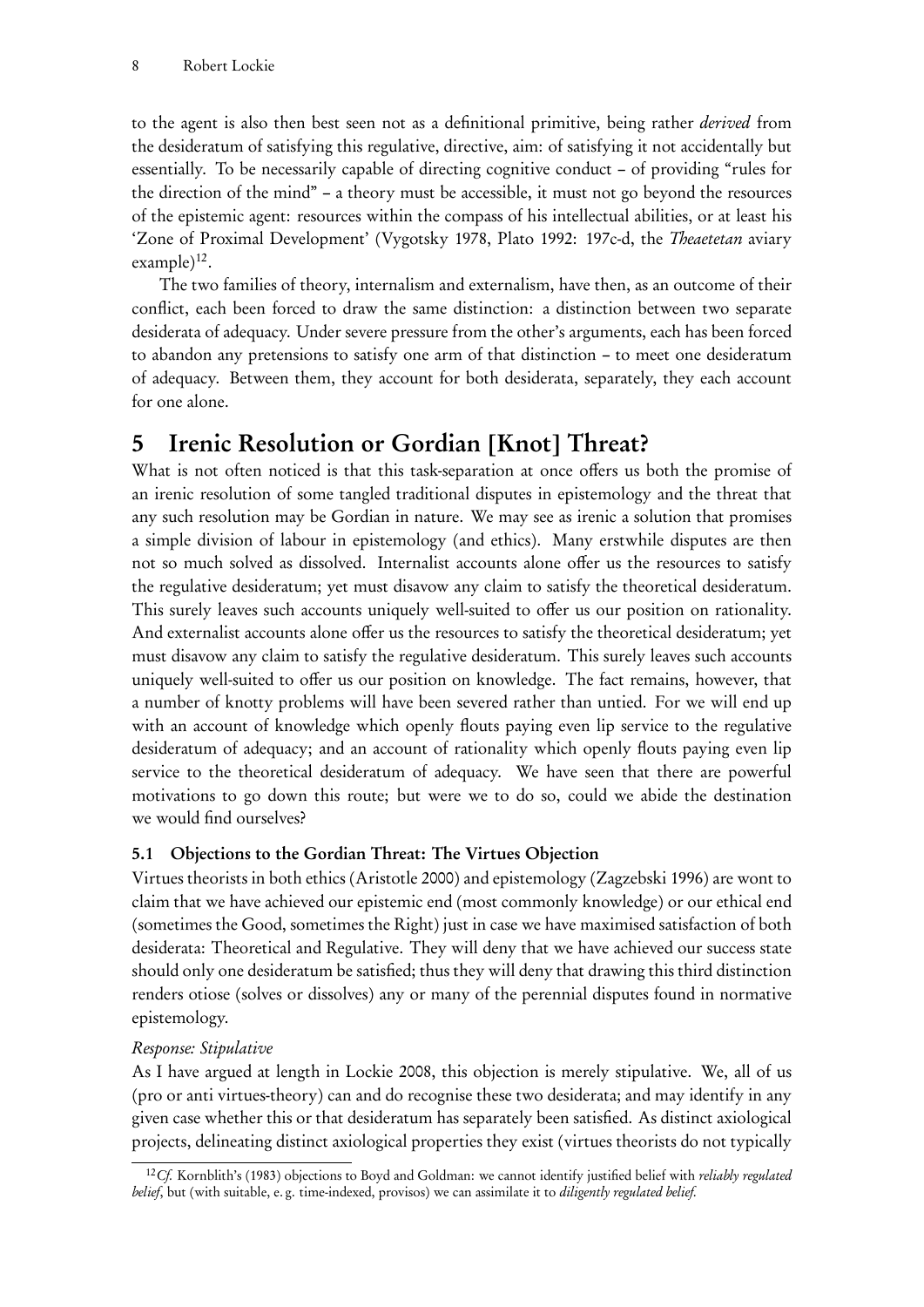deny this – nor can they). One may, after recognition of this truth, stipulate that 'virtue', now employed as a term of art, applies only when both desiderata are met (e. g. Zagzebski 1996); and if this is felt a useful (stipulative) restriction of our philosophical terminology, then fine. What cannot be done to win anything other than a terminological victory, is to specify that knowledge (say) or rationality (say) require this stipulatively so-defined conjoint state of 'virtue' (q.v.) to be met; and thus that a candidate account of knowledge, say, which (suppose) brilliantly meets several theoretical desiderata is to be dismissed for failing to meet certain wholly distinct regulative desiderata – thus failing to be a state of virtue, as stipulatively so-defined. It is noteworthy that non-Aristotelian conceptions of virtue, particularly the Stoic (Annas 2003) recognise this point and tend to restrict their account of the 'virtuous' to one satisfying the regulative desideratum alone: of which more in the next sub-section.

#### 5.2 Objections to the Gordian Threat: The 'Violated Intuitions' Objection

Envisage a candidate externalist theory of knowledge that sets out solely to address the theoretical desideratum, perhaps offering a very promising candidate to satisfy this desideratum, yet does so in a way that flouts the regulative desideratum in its entirety (say, it permits very lucky or irresponsibly acquired knowledge – take Sartwell (1991, 1992) as a paradigm: the claim that knowledge is merely true belief). Or envisage a candidate internalist theory of rationality that sets out solely to address the regulative desideratum, perhaps offering a very promising candidate to satisfy this desideratum, yet does so in a way that flouts the theoretical desideratum in its entirety (say, it permits objectively entirely awry, radically false, yet putatively rational beliefs: take Foley (1993) as a paradigm). It will be protested (it routinely is protested) that suchlike theories 'violate our intuitions' (perhaps, our 'core' intuitions); and that is an awful thing – so awful that we must reject the abrupt divorce between theoretical and regulative accounts of epistemic value: an ordinary language / 'conceptual analysis' / intuitions-driven metaphilosophy establishes we must satisfy both desiderata in accounting for knowledge or rationality.

#### Response: Abandon the indefensible metaphilosophy

When our intuitions are outraged by, say, an account which has it that an agent knows yet wholly fails to satisfy the regulative desideratum, or is rational yet wholly fails to satisfy the theoretical desideratum, social-cognitive psychologists refer to (and dismiss) this type of phenomenon as a named species of error: a *halo effect*. We tacitly suppose a beautiful person must be good, and a good person must be wise... and a person who has achieved one epistemic success-state must possess another; but it is not so. Our feelings of oddness at attributing knowledge to someone who has not regulated her thought well (Lockie 2004), or rationality to someone operating under a massive framework of false beliefs (Foley 1993), are just that: mere feelings of oddness – and as such are not to the point. The view that an argument to a position that is driven by fundamental epistemic theory should nevertheless be put in full reverse when it militates against ordinary language intuitions that do not answer to anything like the constraints that shaped and motivated that argument's development is unacceptable. Affording a priority to such intuitions over fundamental epistemic theory rests on an indefensible (and presently very hard-pressed) tacit, framework, metaphilosophy. There is no reason at all why those of us who are normative epistemologists should cede all the arguments against this metaphilosophy to the naturalists.

#### The Conjunction of 5.1 & 5.2: They Don't Sit Well Together

Furthermore, when the virtues objection is conjoined with the 'violated intuitions' objection, an interesting tension is manifest: the ordinary language intuitions appear to militate against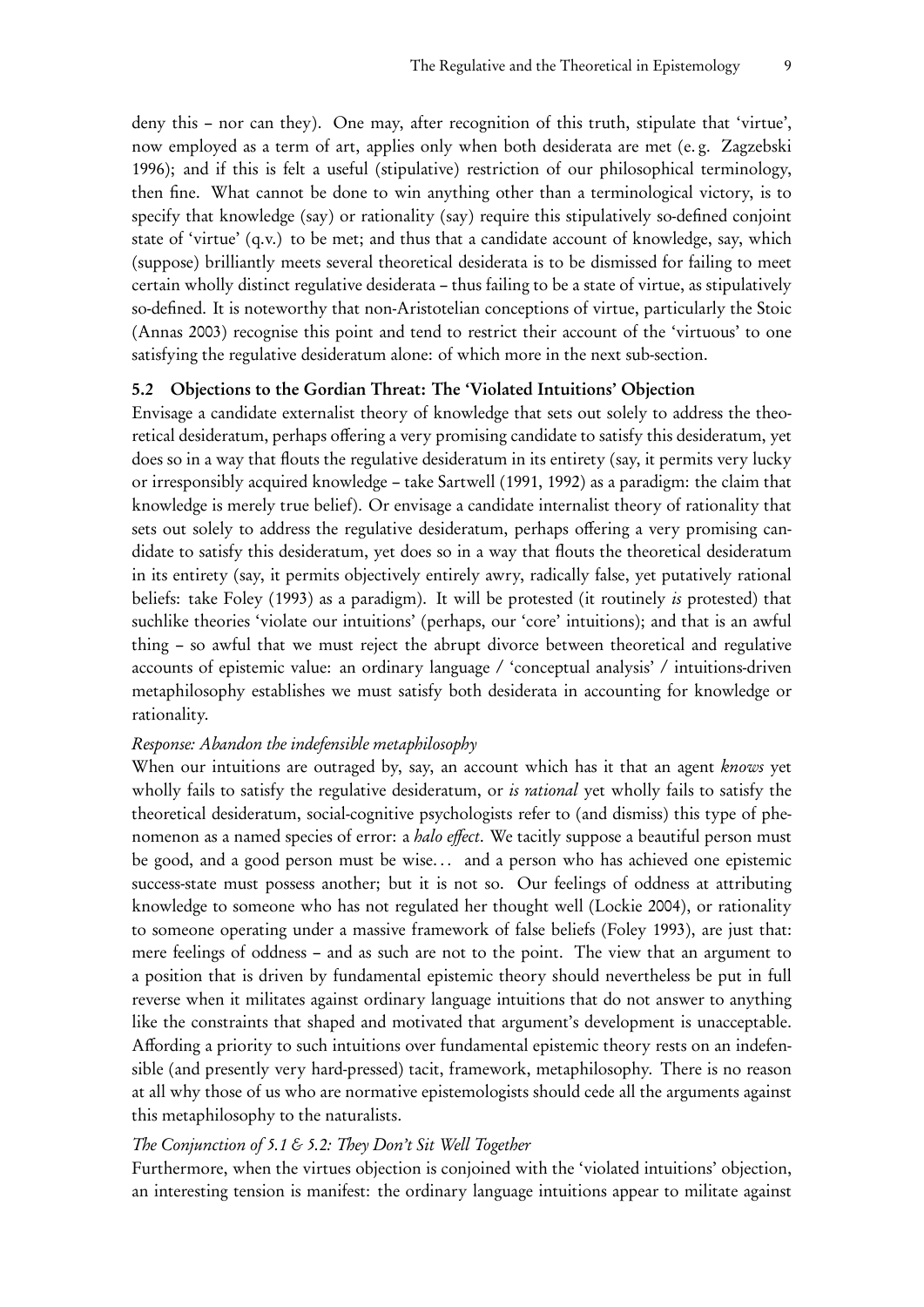the virtues account. As the present author and others have previously noted (against, for instance, Zagzebski's (1996) account) the ordinary resonance and normative connotations of calling someone a 'virtuous' character suggest we strongly identify this state with a satisfaction of the regulative desideratum alone – whether in ethics or epistemology (Lockie 2008). This is a point emphasized by the Stoic (as opposed to the Aristotelian) tradition in virtue theory, and noted in their different ways by Russell (1996), Annas (2003) and others:

men everywhere give the name of virtue to those actions, which amongst them are judged praiseworthy; and call that vice which they account blamable... (Locke 1975: II,28; cited in Goldman 2001: 30).

### 5.3 Objections to the Gordian approach: Impoverished justification is too cheap a notion

Nottelmann (2013) has an important discussion of blameless belief where this be cut away from other, more objective notions:

blamelessness in the minimal sense of non-blameworthiness sometimes comes cheaply. In fact too cheaply, it would seem, to take a version of DCEJ [the deontic conception of epistemic justification] predicated on plain blamelessness seriously as a conception of EJ [epistemic justification]. The problem is that there could be beliefs which are blameless, only because it makes no sense to blame the believer for holding them. But intuitively it would then seem that it makes as little sense to evaluate such beliefs as epistemically justified.[22] ... suppose that each of us is for some reason born with an ineradicable<sup>13</sup> belief, for or against which we may never obtain relevant evidence. ... Blaming us for this belief, if it is truly innate and ineradicable, seems strange. But so does declaring it somehow epistemically justified. I shall assume here that adherents of DCEJblame are willing to bite this bullet. Perhaps they will, like Goldman rest content that their conception of EJ captures "some chunks of intuition regarding "justification" (in its epistemic application).

[His F.N. 22] One way out of trouble here, is distinguishing justified belief from responsible belief, and maintain that the former is a purely negative concept, e. g. consisting in the absence of obligations breached in holding the belief. In this vein, ineradicable beliefs may well be held justified, even if they are neither responsible, nor irresponsible. I hold this reply to be unconvincing: To me, justification seems more than a merely negative concept and cases of ineradicable belief provide decisive evidence against this view.

Nottelmann is right here, as far as it goes, but he has just identified that blamelessness (which in this context may hold place for any justificatory notion that solely answers to the regulative desideratum) is an *incomplete* notion of justification – and we established that ourselves. Of course an important axiological notion in epistemolgy concerns objective truth-conduciveness; but that is just a different notion to the deontic notion. Equally it may sometimes be important to conjoin our two notions of epistemic justification: internal and external – but they are distinct notions, then-conjoined. The terminology isn't important (so, Nottelmann's canvassed (footnoted) distinction between 'justified' and 'responsible' doesn't seem felicitously phrased to me)14. What matters is that we acknowledge that the principle 'ought' implies 'can' and our

<sup>13</sup>I have corrected throughout 'eradicable to 'ineradicable' as Nottelmann has confirmed (personal communication) that these are typos.

<sup>&</sup>lt;sup>14</sup>Note that I don't define thin deontologism in terms of *blamelessness*. My deontologically justified subject has typically worked hard for his or her justificatory status – for instance, to the point where he or she could be commended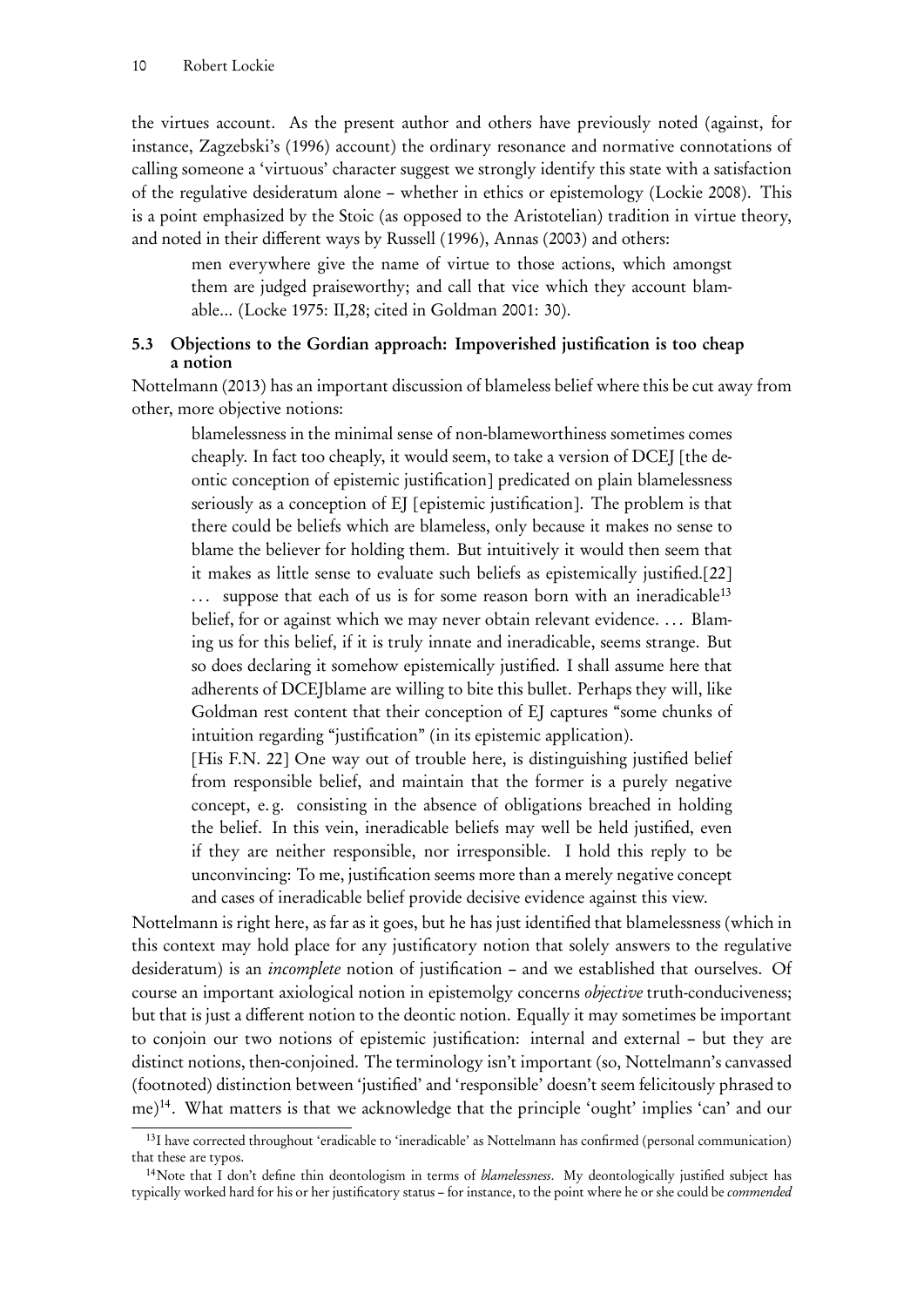epistemic limitations forces on us a notion of perspectivally limited 'blameless' (if you must) justification however much it jars the ears: this jarring is just a halo effect. Suppose, to take Nottelmann's example, we consider ineradicable beliefs, or cognitive limitations forced upon us by our biological natures (à la Kant, Chomsky, McGinn). Were there such beliefs / limitations it would seem to me to be indeed correct to say we would then be, as a species, blameless and as justified as we can be in holding these (nevertheless false) beliefs. The same thing goes for beliefs that are a product of our cultural-historical situation rather than our biological limitations: Newton blamelessly believed in absolute simultaneity – he was justified in this (false) belief; Alston's tribesman blamelessly believes in his culture's metaphysical world-view, and so on. We all have our limits. Justification in this important sense, applies to us thinking as well as we can within these limits.

#### 5.4 The Situation that Confronts Us

There is a general objection to any attempt to efface this distinction. Any insistence that we should elide or conjoin the twin desiderata we have identified thus far, faces the charge that this would be simply to ignore the situation that confronts us as epistemic agents. Recognition of the distinct nature of these desiderata is forced on us by consideration of our nature in facing decision. By hypothesis, in facing a decision, we have no 'marker' of which of our beliefs are true, which false – if we had, epistemology as an enterprise, and the questions we are addressing, would be superfluous. We have our beliefs, both true and false, and must move forward from these altogether to find out the justified ones – those likely to be of facts. This just is the regulative project. A consideration of one engaged with this project (and we are all engaged with this project) leaves us with no choice but to acknowledge the agent's epistemic limitations, her fallibility and frailty, the fact that her epistemic resources may not (and often will not) be up to the task. This situation simply confronts us, each of us, *qua* epistemic agent, *qua* inquirer in the world, and in acknowledging it we must recognise two things. First, notwithstanding the possibility that in such situations the agent may unavoidably be led into error, there is a core, vital, sense in which in such a situation she may nevertheless be justified – and will be justified should she marshal her resources as effectively as her perspectival limitations permit. Second, that in such a situation, she is nevertheless avowedly in error - that is, as much as she may have satisfied one desideratum and achieved justification thereby, she has failed to satisfy another undoubted aim of epistemology and lacks justification thereby. Conversely, when our agent, despite guiding her thought badly, has attained the truth, or some other objectively desirable factive state or relation to the world, we are describing at once both a type of epistemic success and a distinct type of epistemic failure. We have no option but to recognise these types of achievement (and failure) as distinct. There is a double dissociation between these two desiderata. Insisting that we must abandon two separate and distinct forms of assessment of the epistemic agent ignores much of what it is to be an agent in the world: the subject of decision and normative appraisal consequent upon that decision.

for this. But certainly he or she could be (radically) wrong – conceivably because of ineradicable beliefs. Note also, that justified beliefs in this sense are not usually punctate (e. g. indivisible, sui generis – say biologically 'ineradicable'). Usually, even if objectively false, such beliefs are a product of articulated reasoning, inferential relations and complex argument. Such argument is a cultural-cognitive product and the beliefs which eventuate from it may indeed be 'eradicated' by further argument or diachronic dialectic, albeit not necessarily for an objectively true belief in turn. Issues here intrude concerning Whig history, verisimilitude, and topics long discussed in the philosophy of science, but a punctate ineradicable belief that is yet apt for normative epistemic assessment – as justified or unjustified – would actually be rather an unusual thing.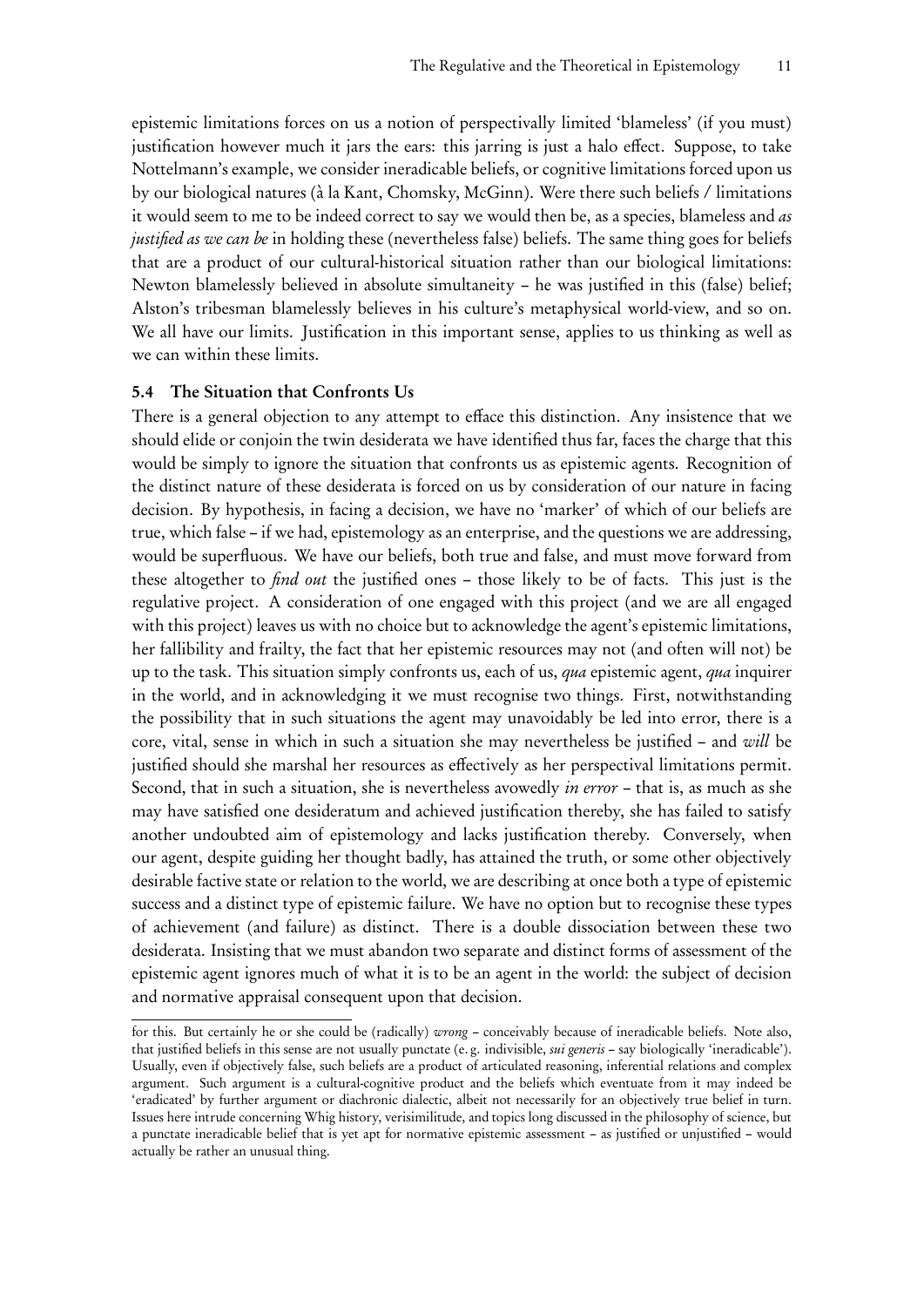# 6 Normative Epistemology in Light of this Distinction

## 6.1 Knowledge / Rationality and the Regulative-Theoretical distinction

As stated at the outset, the existence of this third distinction is hardly esoteric knowledge in epistemology. Yet how seriously has it been taken by those seeking to develop accounts on either side of our first distinction – accounts of rationality or of knowledge? Does an awareness of the theoretical/regulative distinction really inform theory construction in epistemology? Periodically, the philosophical community approaches the insight that an epistemology which developed and shaped accounts of either rationality or knowledge in light solely of the appropriate desideratum for that item, might make space for Gordian treatments of certain epistemic problems: shocking accounts which otherwise would be scorned, marginalized or simply not entertained. But then, having approached such insights, the world of academic epistemology just seems to veer away<sup>15</sup>.

So, over the last decade, a long overdue consideration of the Meno value problem has been underway (via, for example, the growing literature on the 'Swamping Problem'; and variants of Zagzebski's (2003) 'espresso machine' analogy). But the terms under which this problem has been discussed are desperately prescribed; participants in these debates seem, at the level of framework presupposition, not to entertain the possibility of a *radically* theoretical account – say, of the need to address the challenge represented by a genuinely Theaetetan<sup>16</sup> theory of knowledge (Sartwell 1991, 1992, Plato 1992: 187b, Plato 1956: 97a-b). Where such accounts are entertained, they are taken unargued to be merely a *reductio* of any theory that entails them (Chisholm 1988: 287). From the other side of the first distinction, the viability of extremely internalist accounts of rationality – e. g. 'Foley rationality': that rationality consists in being justified by our own deepest epistemic standards (Foley 1993) – are routinely disparaged on grounds which, for one who sees any such account as answerable solely to regulative considerations, are plainly non sequiturs.

## 6.2 Internalism / Externalism and the Regulative-Theoretical distinction

The big challenge for intransigents on either side of the internalist-externalist distinction, is to ask how much will remain of their respective hostile arguments after fully acknowledging this distinction concerning the desiderata for epistemic theories; and in particular, after establishing that internalists and externalists alike are each already committed to their specific account answering only to one of the distinct component aspects of this distinction in desiderata. Isn't this just to effect a (possibly unwelcome) irenic resolution of much that was hitherto in vehement dispute? Internalism satisfies the regulative desideratum of adequacy and gives us our account of rationality. Externalism satisfies the theoretical desideratum of adequacy and gives us our account of knowledge. There is then plenty still to disagree about, like: What is the correct externalist theory of knowledge? What is the correct internalist theory of rationality? And in particular: What would an externalist theory of knowledge look like were this theory to be de-

<sup>&</sup>lt;sup>15</sup>Foley (e.g. 2004) is the one, great, stand-alone exception to this rule, and I am right glad to acknowledge my debt to him. There are however, many others who approach his insight only then to retreat from it. For instance, Kvanvig considers an agent who possesses (with full understanding) true beliefs of, as he put it, a 'fortuitous ætiology' and notes solely on grounds of their provenance [which surely pertains to the regulative desideratum] that "we should not say that .. she is lucky to have the knowledge she has, for knowledge [which surely answers to the theoretical desideratum] rules out this kind of luck" (Kvanvig 2003: 199). At least, we should rule this out "if we have learned our lessons from the Gettier literature" (Kvanvig 2003: 198). Given the plain fact that there exists some lucky knowledge, I suggest we might choose to learn a quite different lesson from, and about, this literature. C.f. Lockie 2004. For a further argument for Foley's position see Booth (2011).

<sup>&</sup>lt;sup>16</sup>I mean: the theory advanced by Theaetetus in the *Theaetetus* (187b), not the theory advanced by Plato in the Theaetetus.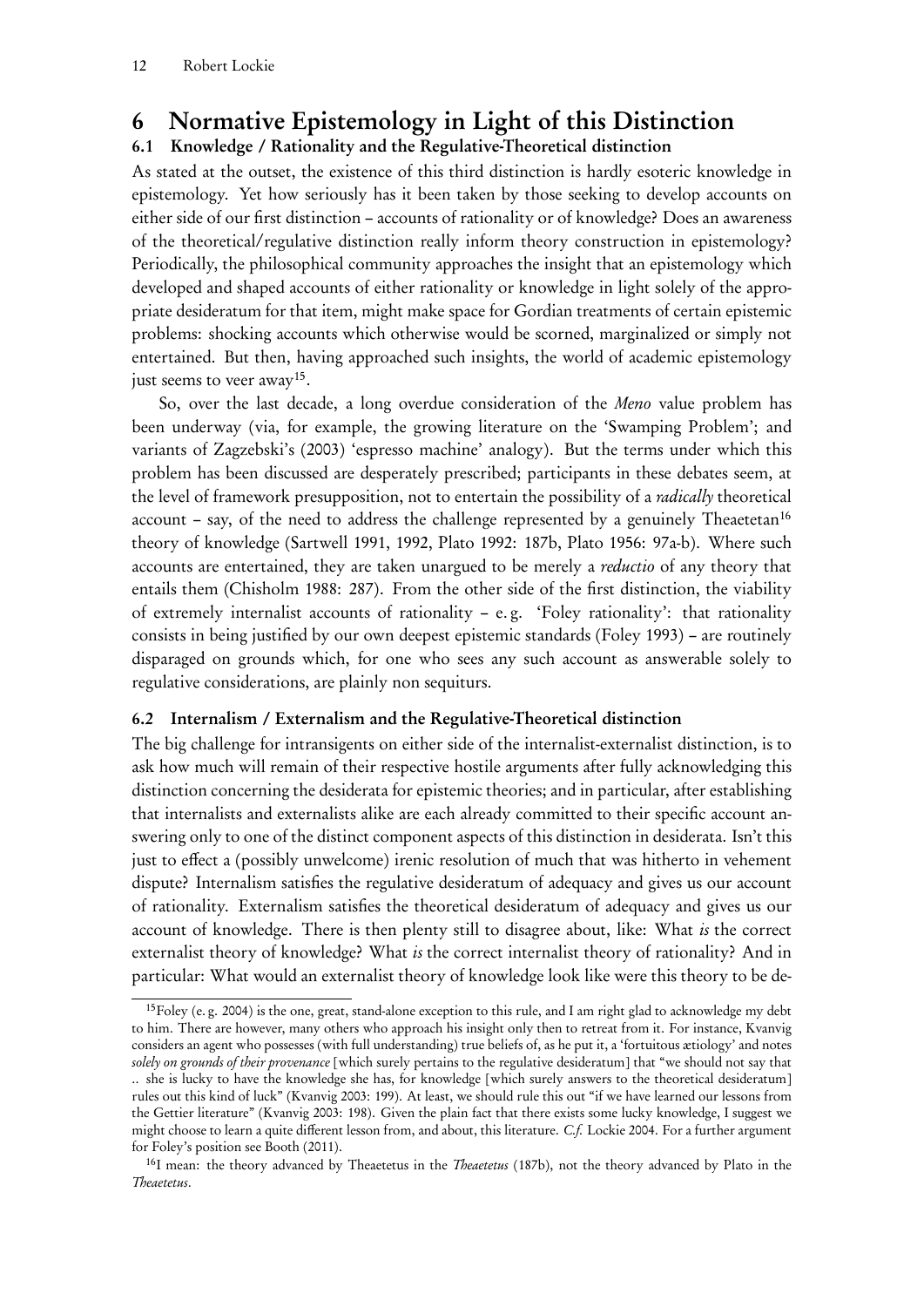veloped wholly and solely with a view to addressing the theoretical desideratum? What would an internalist theory of rationality look like were this theory to be developed wholly and solely with a view to addressing the regulative desideratum? Should such questions be addressed with, and motivated by, an explicit awareness of the foregoing meta-epistemic arguments, the answers to them would be likely to prove very interesting indeed. But that such a state of affairs should come to pass would require a Rubicon to be crossed in modern epistemology.

What an informed awareness of these meta-epistemic issues should minimally lead us to question is how much point there is to the familiar dialectic which occurs when partisans for the one approach upbraid partisans for the other approach on the basis of, say, the inability of this (avowedly theoretical) account to satisfy this (clearly regulative) desideratum – or vice versa. Further, these meta-epistemic issues should lead us to question the requirement that one and the same normative epistemic theory should answer to (indeed maximise) both desiderata at once. There are strong reasons to doubt whether any one account can satisfy both desiderata. Within epistemology we need to confront this situation and entertain the radical conclusions which appear to follow from it.

## References

Alston, W. (1985) 'Concepts of epistemic justification', Monist, 68.

- Annas, J. (2003) 'The structure of virtue', in L. Zagzebski & M. de Paul, (eds) *Intellectual* Virtue: Perspectives from Ethics and Epistemology, Oxford: Oxford University Press.
- Aristotle (2000) Nichomachean Ethics, tr. R. Crisp, Cambridge: Cambridge University Press.
- Bales, R.E. (1971) 'Act-Utilitarianism: account of right-making characteristics or decisionmaking procedure?' American Philosophical Quarterly, 8, (3).
- Bergmann (2006) Justification Without Awareness, Oxford: Clarendon Press.
- Bonjour, L. (2003) in Bonjour, L. and Sosa, E. Epistemic Justification: Internalism vs. Externalism, Foundations vs Virtues, Oxford: Blackwell.
- Booth, A. (2011) 'The theory of epistemic justification and the theory of knowledge: a divorce', Erkenntnis 75: 37–43.
- Brink, D.O. (1986) 'Utilitarian morality and the personal point of view', *Journal of Philosophy*, 83, (8).
- Chisholm, R. (1957) Perceiving: A Philosophical Study, Ithaca: Cornell.
- Chisholm, R. (1988) 'The indispensability of internal justification', Synthese 74: 285–296.
- Chisholm, R. (1989) Theory of Knowledge 3rd edn., Englewood Cliffs NJ: Prentice Hall.
- Clifford, W. K. (1947) 'The ethics of belief', in The Ethics of Belief and Other Essays, London: Watts and Co.
- Conee, E. & Feldman, R. (2001) 'Internalism defended' in Hilary Kornblith ed. Internalism and Externalism Oxford: Blackwell.
- Foley, R. (1993) Working Without a Net: A Study of Egocentric Epistemology, New York and Oxford: Oxford University Press.
- Foley, R. (2004) 'A trial separation between the theory of knowledge and the theory of justified belief', in John Greco ed. Ernest Sosa and His Critics, Wiley.
- Goldman, A. (1980) 'The internalist conception of justification', Midwest Studies in Philosophy, Vol. 5: Studies in Epistemology, eds French, Uehling & Wettstein, University of Minnesota Press.
- Goldman, A. (1985) Epistemology and Cognition, Cambridge, Mass: Harvard University Press.